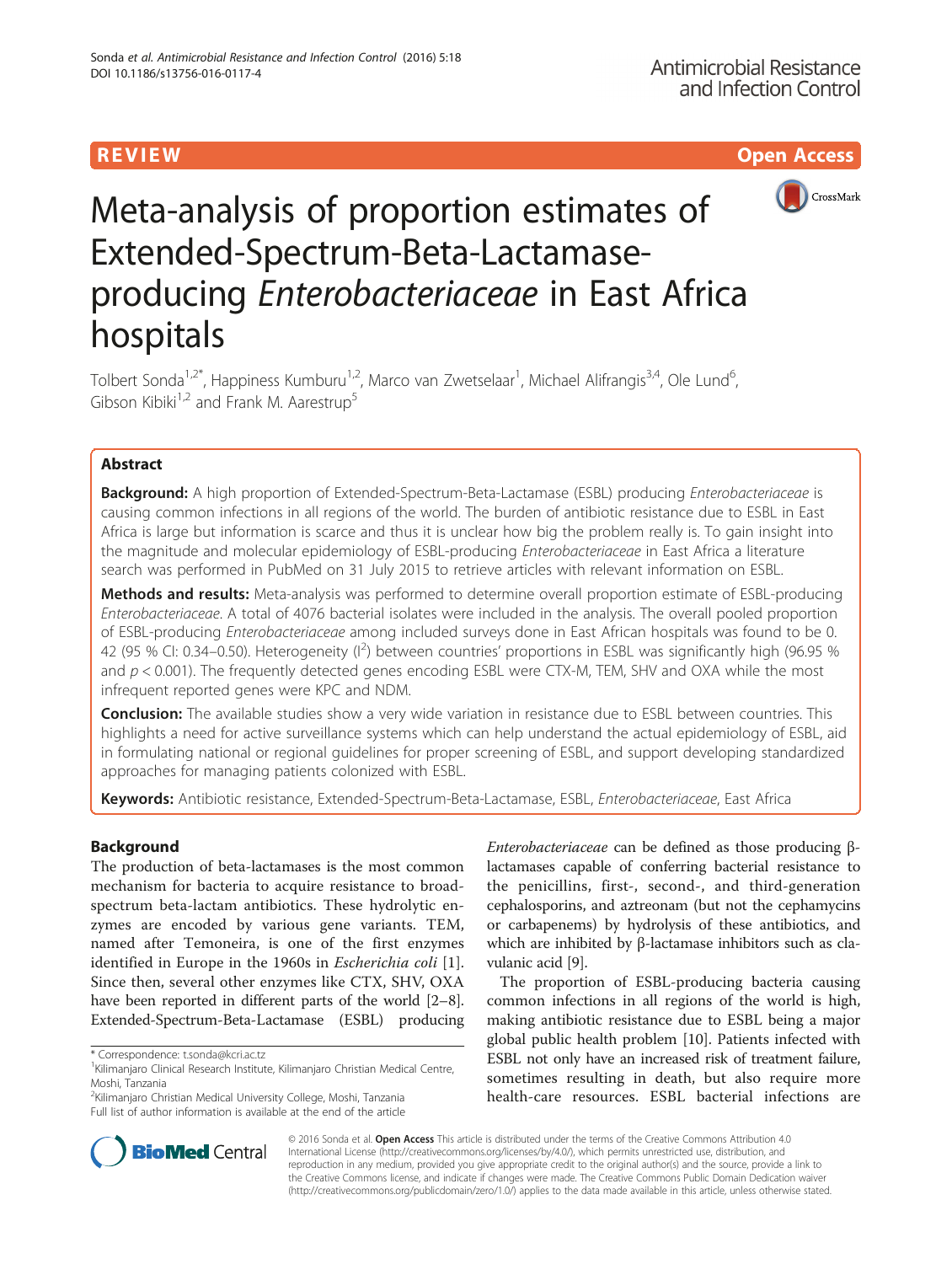becoming challenging because physicians run out of drug options. Although there might be differences in magnitude depending on region or country, ESBLs used to be considered primarily nosocomial. Currently they can be frequently found in both hospitals and communities, though magnitudes reported in community-based surveys are generally lower [[4](#page-7-0), [6](#page-7-0)–[8](#page-7-0), [11](#page-7-0)–[13](#page-7-0)]. Several risk factors have been documented to be associated with ESBL acquisition, including: previous hospitalisation, previous use of antibiotics such as third generation cephalosporins, hospital overcrowding, bed sharing when hospitalised, and international

travel [[3](#page-7-0), [14](#page-7-0)–[19\]](#page-7-0). Due to regional differences in the ESBL proportion and distribution, therapeutic decisions should be based on local guidelines derived from local epidemiological data [[20](#page-7-0)]. In resource-rich countries many surveillance systems have been set up to estimate the burden of bacterial infections including ESBL and to determine risk factors for acquisition of ESBL bacteria as well as the clinical outcomes associated with their infection [\[10, 21](#page-7-0)–[23\]](#page-7-0). In East Africa however, only scarce and scattered information is available on ESBL epidemiology and risk factors associated with ESBL bacterial infection. When available, the data mostly originates from hospital-based studies [\[7](#page-7-0), [24](#page-8-0)–[28](#page-8-0)]. To gain a better insight in the proportion estimates and molecular epidemiology of ESBL-producing Enterobacteriaceae in East Africa, we retrieved available peer-reviewed articles and collated the information in this review article. The PRISMA statement was used to guide the metaanalysis [\[29\]](#page-8-0); the PRISMA checklist is available as supplemental material (Additional file [1\)](#page-7-0).

#### Materials and methods

#### Literature search and selection

We defined the East African region as the countries forming the East African Community (Burundi, Kenya, Rwanda, Tanzania and Uganda), with the addition of Ethiopia, based on the UN geographical regions definition. A PubMed search was performed on 31 July 2015 using the search query "(Burundi OR Kenya OR Rwanda OR Tanzania OR Uganda OR Ethiopia) AND (ESBL OR extended-spectrum-beta-lactamase". A total of 29 potential articles were found. Articles studying non-human subjects, review articles, and articles describing isolates from outside the six countries mentioned above were excluded. A total of 24 articles were included (Fig. [1](#page-2-0)).

#### Data extraction and analysis

For data consistency, two people extracted data independently from each article. Whenever there was discordance in the data extracted, consensus was reached by double-checking the article. Data extracted included: name of first authors, year of study (or publication if year of study was not documented), department, target

population, isolate source and common species isolated. Other data extracted were the methods used to test for ESBL, the number of Enterobacteriaceae analysed, the number of Enterobacteriaceae positive for ESBL, the gene variants encoding for ESBL, and risk factors for ESBL bacterial infection.

Stata version 13.1 (College Station, Texas 77845 USA) was used to perform meta-analysis of the proportion of ESBL-producing Enterobacteriaceae as described by Nyaga et al. [\[30\]](#page-8-0). In the analysis, a random-effects meta-analysis model was used to calculate the pooled (weighted) proportion of ESBL and the  $I^2$  statistic (measure of inconsistency). The  $I^2$  statistic expresses the percentage of total variation across studies due to heterogeneity. A value of 0 % shows no observed heterogeneity, increasing values indicate increasing heterogeneity.

## Results

#### Distribution of articles describing ESBL in East Africa

The 24 articles reviewed were from cross-sectional hospital-based studies. 4 (16.7 %) were from Ethiopia, 4 (16.7 %) were from Kenya, 12 (50 %) were from Tanzania, 3 (12.5 %) were from Uganda, and 1 (4.2 %) was from Rwanda. No articles were found for Burundi. 18 (75 %) of reviewed articles included patients attending in-patient and out-patient departments, 4 (16.7 %) included patients attending in-patient departments only, and 2 (8.3 %) included patients attending out-patient departments only. 20 (83.3 %) of the reviewed articles studied E. coli plus other species while 19 (79.2 %) studied K. pneumoniae plus other species.

One (4.2 %) article (from Rwanda) investigated the risk factors for infection with ESBL-producing Enterobacteriaceae. In this article, previous use of cephalosporins, ciprofloxacin and hospitalisation were found to be significant risk factors for ESBL bacterial infection.

## Laboratory methods used to estimate the proportion of ESBL

Sixteen (66.7 %) of the articles reviewed used Double Disk Synergy Test (DDST) alone; 2 (8.3 %) articles used PCR-sequencing alone while 6 (25 %) articles used both DDST and PCR-sequencing methods to estimate ESBL proportions.

## Proportion estimates of ESBL in East Africa

Based on the available data (Fig. [2](#page-3-0)), East Africa's overall pooled proportion of ESBL-producing Enterobacteriaceae was 0.42 (95 % CI: 0.34–0.50). Overall heterogeneity was significant ( $I^2$  95.95 %,  $p < 0.001$ ). The pooled proportion of ESBL-producing Enterobacteriaceae in Ethiopia was 0.30 (95 % CI: 0.21–0.38),  $I^2$  was 67.98 % and  $p = 0.02$ . The pooled proportion of ESBL-producing Enterobacteri*aceae* in Kenya was 0.47 (95 % CI: 0.23–0.71);  $I^2$  was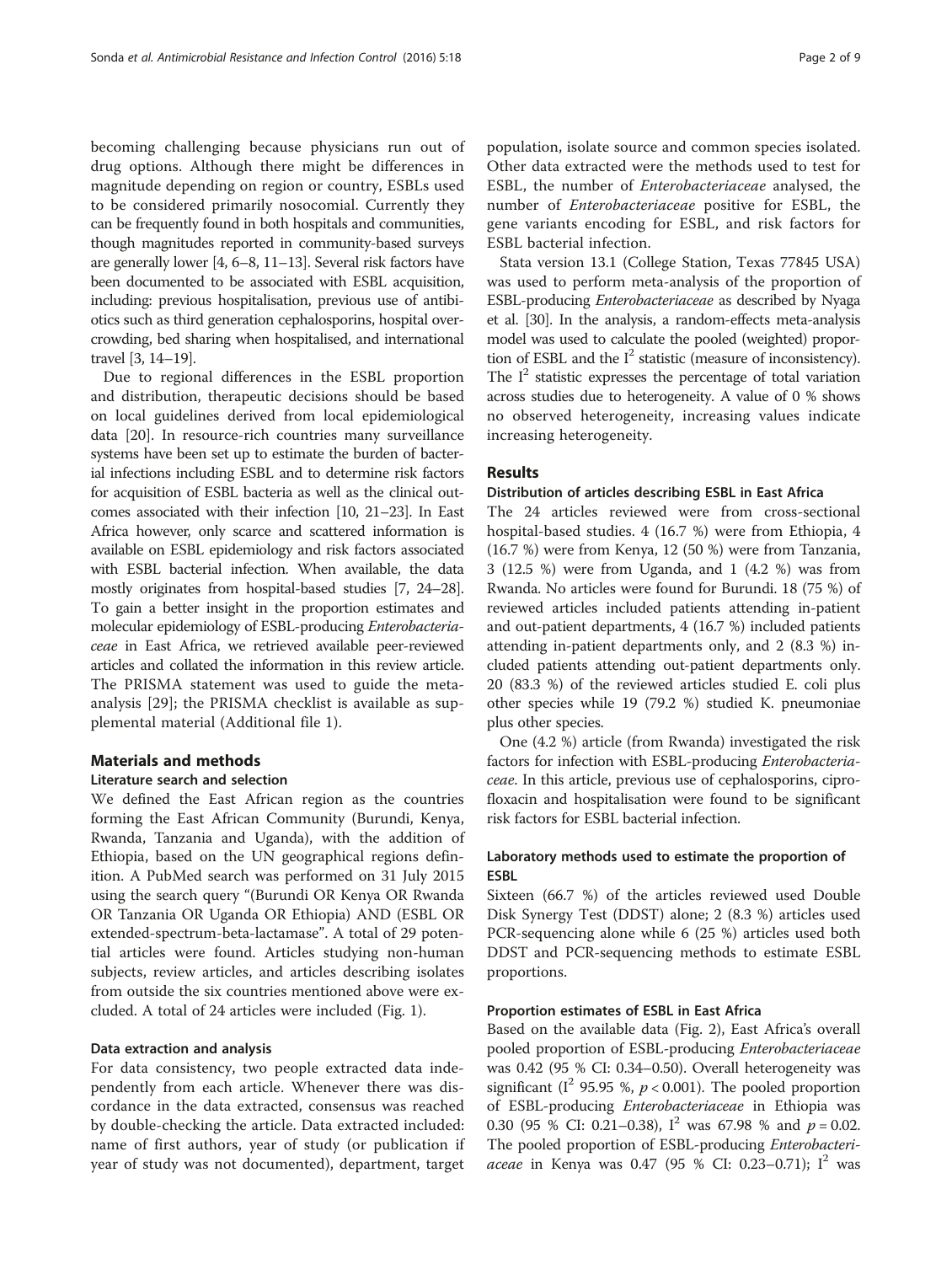<span id="page-2-0"></span>

98.82 % and  $p < 0.001$ . The pooled proportion of ESBLproducing Enterobacteriaceae in Tanzania was 0.39 (95 % CI: 0.30–0.48);  $I^2$  was 93.16 % and  $p < 0.001$ . The pooled proportion of ESBL-producing Enterobacteriaceae in Uganda was 0.62 (95 % CI: 0.38–0.87); I<sup>2</sup> was 97.83 % and  $p < 0.001$ .

The intra-country heterogeneity is reflected in the range of the estimates of the ESBL proportion. In Tanzania, the median (range) ESBL proportion estimate was 38.8 % (14.2–75.9). In Kenya the median ESBL proportion was 45.8 % (13.1–88.3). Ethiopia recorded median ESBL proportion of 30.9 % (21.9–40.4). In Uganda the recorded median ESBL proportion was 61.7 % (43.8–81.4). The single article for Rwanda reported a 38.3 % ESBL proportion (Fig. [3](#page-4-0)).

#### Molecular epidemiology of ESBL in East Africa

Out of 24 reviewed articles, 8 (33.3 %) of which, 4 (50 %) from Tanzania, 3 (37.5 %) from Kenya and 1 (12.5 %) from Uganda had data on ESBL-encoding genes. The predominant ESBL-encoding genes reported were CTX-M, TEM and SHV. Five articles provided proportion estimates for these genes (Table [1](#page-5-0)). One article reported no quantitative data but identified the same three genes [[12](#page-7-0)]. One article identified CTX-M-15, CMY-2 and AmpC [\[31\]](#page-8-0), One article reported the multi resistant and rarer genes VIM (12.3 %), OXA-48 (4.9 %), KPC (3.5 %) and NDM (3.1 %) genes [\[42](#page-8-0)].

## **Discussion**

The scarcity of studies available from the East African region warrants caution in drawing conclusions. Little information overall is available, with no studies on Burundi and only one on Rwanda. However, this review finds high proportion estimates of ESBL-producing Enterobacteriaceae across hospitals in the East African region.

The overall pooled ESBL proportion estimate for East African hospitals (42 %) is close to estimates for Ghana (49 %), Cameroon (54 %), Gabon (45 %) and Morocco (43 %) [[18,](#page-7-0) [32](#page-8-0)–[34\]](#page-8-0). This estimate is also close to data reported for China, where a nationwide survey that included 30 hospitals reported over 46 % resistance due to ESBL [\[35](#page-8-0)]. However the East African proportion is considerably higher than averages reported for resource-rich countries. For instance, the average ESBL proportion estimates reported in a nationwide hospital survey in Germany for 2012 were in the 10 to 15 % range [\[36](#page-8-0)]. In 2012, a study for nine US census regions reported ESBL proportion estimates in the 4 to 12 % range [\[37\]](#page-8-0), while a 9-year survey in Japan recorded a proportion estimate of 6.3 % in 2003 increasing to 10–20 % in 2011 [\[38](#page-8-0)]. It should be noted that this study focused on communityacquired infections whereas the other studies concerned nosocomial-infections.

In this review, inter-country and inter-study results show a wide and statistically significant degree of variation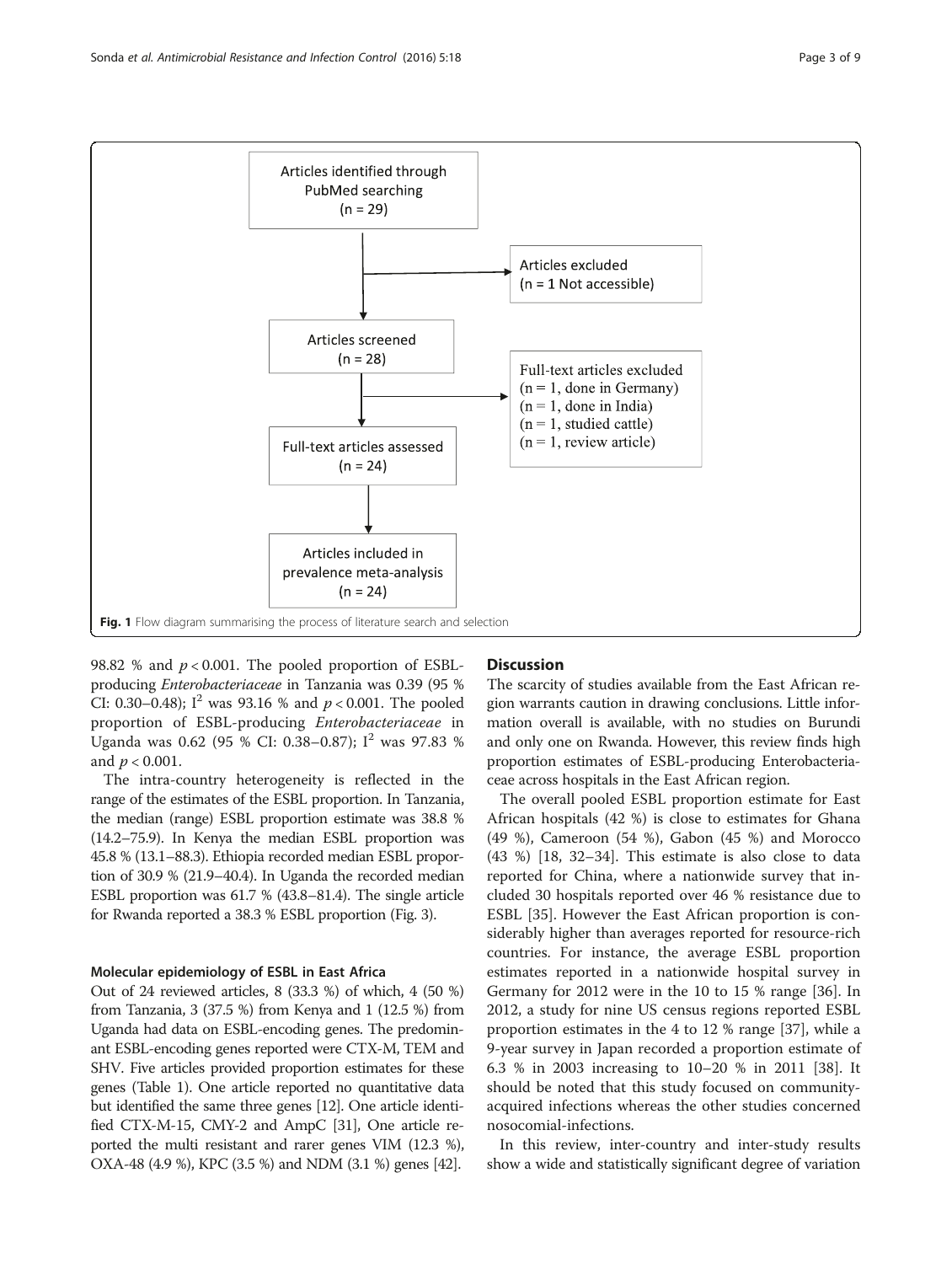<span id="page-3-0"></span>

| Ethiopia                                  |                                 |  |
|-------------------------------------------|---------------------------------|--|
| Seid et al (2004)                         | 0.40(0.28, 0.54)                |  |
| Beyene et al (2006)                       | 0.26(0.17, 0.37)                |  |
| Mulualem et al (2012)                     | 0.36(0.24, 0.48)                |  |
| Eshetie et al (2014)                      | 0.22(0.16, 0.29)                |  |
| Subtotal $(1^2 = 67.98\% , p = 0.02)$     | 0.30(0.21, 0.38)                |  |
| Kenya                                     |                                 |  |
| Kariuki et al (2007)                      | 0.65(0.38, 0.86)                |  |
| Kohli et al (2008)                        | 0.14(0.11, 0.18)                |  |
| Kiiru et al (2010)                        | 0.27(0.24, 0.30)                |  |
| Maina et al (2012)                        | 0.88(0.77, 0.96)                |  |
| Subtotal $(1^2 = 98.82\% , p = 0.00)$     | 0.47(0.23, 0.71)                |  |
| Rwanda                                    |                                 |  |
| Muvunyi et al (2009)                      | 0.38(0.31, 0.45)                |  |
| Tanzania                                  |                                 |  |
| Blomberg et al (2001)                     | 0.14(0.09, 0.22)                |  |
| Ndugulile et al (2003)                    | 0.26(0.13, 0.42)                |  |
| Mushi et al (2007)                        | 0.35(0.29, 0.41)                |  |
| Kayange et al (2009)                      | 0.47(0.35, 0.59)                |  |
| Mshana et al (2009)                       | 0.29(0.25, 0.34)                |  |
| Mshana et al (2009)                       | 0.50(0.43, 0.58)                |  |
| Moyo et al (2010)                         | 0.45(0.39, 0.51)                |  |
| Mawalla et al (2011)                      | 0.67(0.45, 0.84)                |  |
| Moremi et al (2012)                       | 0.34(0.26, 0.44)                |  |
| Manyahi et al (2012)                      | 0.76(0.56, 0.90)                |  |
| Nelson et al (2013)                       | 0.14(0.08, 0.22)                |  |
| Ahmed et al (2013)                        | 0.43(0.32, 0.54)                |  |
| Subtotal $(1^2 = 93.16\% , p = 0.00)$     | 0.39(0.30, 0.48)                |  |
| Uganda                                    |                                 |  |
| Seni et al (2011)                         | 0.81 (0.74, 0.87)               |  |
| Moses et al (2012)                        | 0.44(0.39, 0.48)                |  |
| Kateregga et al (2014)                    | 0.62(0.52, 0.71)                |  |
| Subtotal $(1^2 = 97.83\%, p = 0.00)$      | $0.62$ (0.38, 0.87)             |  |
| Heterogeneity between groups: $p = 0.000$ |                                 |  |
| Overall $(1^2 = 96.95\%, p = 0.00)$ ;     | 0.42(0.34, 0.50)                |  |
|                                           | .25 .5 .75 1<br>0<br>Proportion |  |

in proportion estimates  $(p < 0.05$  in all cases). There are several possible factors that may account for the variations seen in this review. The first factor is the difference in sensitivity and specificity between methods used in estimating proportions. Some studies reviewed estimated ESBL proportions using purely phenotypic methods, while others used both phenotypic and molecular-based methods. The study done in Uganda shows the proportion estimate using genotypic methods being higher (44 %) than when the same isolates were screened for ESBL using phenotypic methods (18 %) [[39](#page-8-0)].

A second factor contributing to the variation in proportion estimates is type of wards or units, site of infection, type of specimen collected and whether patients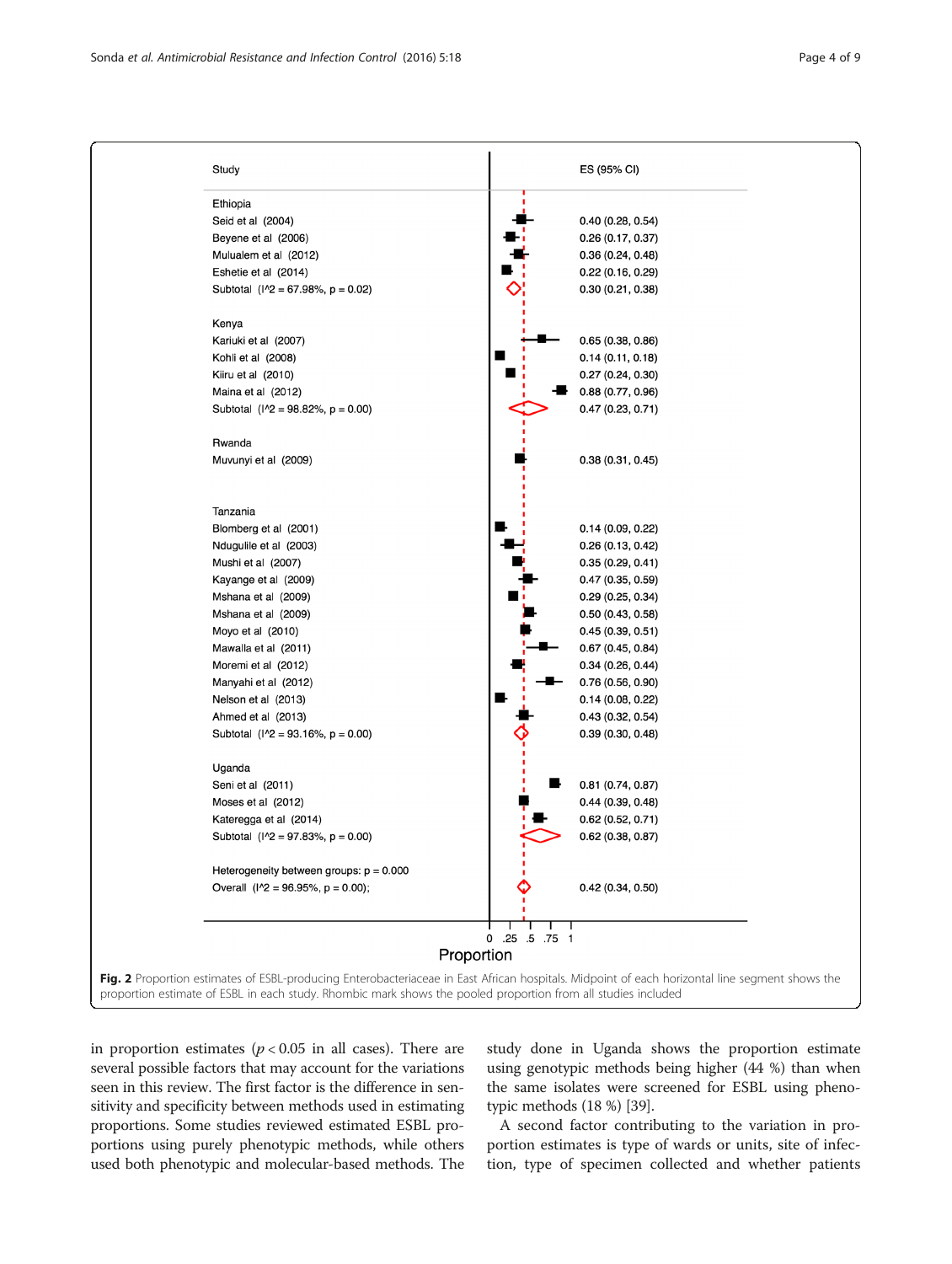<span id="page-4-0"></span>

were attending out-patient or in-patient departments. Hospitalised patients especially in intensive care units are generally at a higher risk of acquiring nosocomial infections, which are likely to be ESBL-producers than patients attending out-patient departments [\[6](#page-7-0), [7](#page-7-0), [40](#page-8-0)–[42](#page-8-0)]. The Rwanda study [[15](#page-7-0)] reports ESBL proportions of 38 % and 5.9 % among inpatients and outpatients respectively, within a single hospital. Similar findings have been documented in Cameroon where ESBL proportions were 23.1 and 6.7 % among outpatients and healthy volunteers respectively [\[16](#page-7-0)].

Many reports have documented the difference in ESBL proportion estimates between hospitals and congested centers (such as orphanages) versus community-based surveys [[15](#page-7-0), [16](#page-7-0), [43](#page-8-0)–[46](#page-8-0)]. The lack of any estimates for community-based ESBL carriage in East Africa underscores an urgent need for surveillance in the region. Infection control in hospitals including hand hygiene and rational antibiotic use can be effective measures to stop further spread of the ESBL-producing Enterobacteriaceae in both hospitals and communities.

We noted that few (33.3 %) articles investigated different genes encoding ESBL [\[6](#page-7-0), [12,](#page-7-0) [24, 31](#page-8-0), [39](#page-8-0), [47](#page-8-0)–[49](#page-8-0)]. The most common gene variants in these articles are those encoding CTX, TEM and SHV. However one study in Tanzania reported occurrence of genes such as NDM that confer resistance to Carbapenem [\[47\]](#page-8-0). With such little information in hand, it is difficult to devise focused and effective interventions for containing resistance. Data from other parts of the world, notably from resource-rich countries, might not be generalisable to African settings.

Risk factors associated with resistance due to ESBL are key for planning the optimal approach to managing the

problem. Of the reviewed articles only the one study done in Rwanda investigated these factors. It was concluded that previous use of ciprofloxacin, third-generation cephalosporin and being an inpatient or hospitalised are risk factors for ESBL carriage [\[15\]](#page-7-0). Similarly, several studies done in other sub-Saharan African countries have documented the previous use of antibiotics (ciprofloxacin), previous hospitalisation, overcrowding in hospitals, and bed sharing to be associated with ESBL colonisation [\[14, 16, 17\]](#page-7-0). These findings are consistent with several studies done outside of Africa [\[50](#page-8-0)–[58\]](#page-8-0).

In African settings previous antibiotics use is not entirely dependent on previous hospitalisation. Over-thecounter sale of drugs or self-medication, consumption of counterfeit drugs, improper dosage and non-adherence are very common. These practices unnecessarily fuel the process of positive selection for many types of antibiotic resistance. The majority of sub-Saharan hospitals lack antibiotics resistance monitoring systems, proper antibiotic usage guidelines and proper hospital premises disinfection guidelines. If we do not put strong pragmatic measures in place our hospitals may soon turn into hotspots not only for ESBL-producing Enterobacteriaceae, but also for many other types of resistant microorganisms.

When interpreting the data compiled in this review, a number of limitations must be taken into account. All studies took place in university teaching or referral hospitals, which will have a different case-mix from peripheral health centres, and will generally be located in urban areas. Another source of bias is the fact that no study included community-based findings. As in any meta-analysis, the pooled proportions across studies must be interpreted with care, as protocols for observational studies are not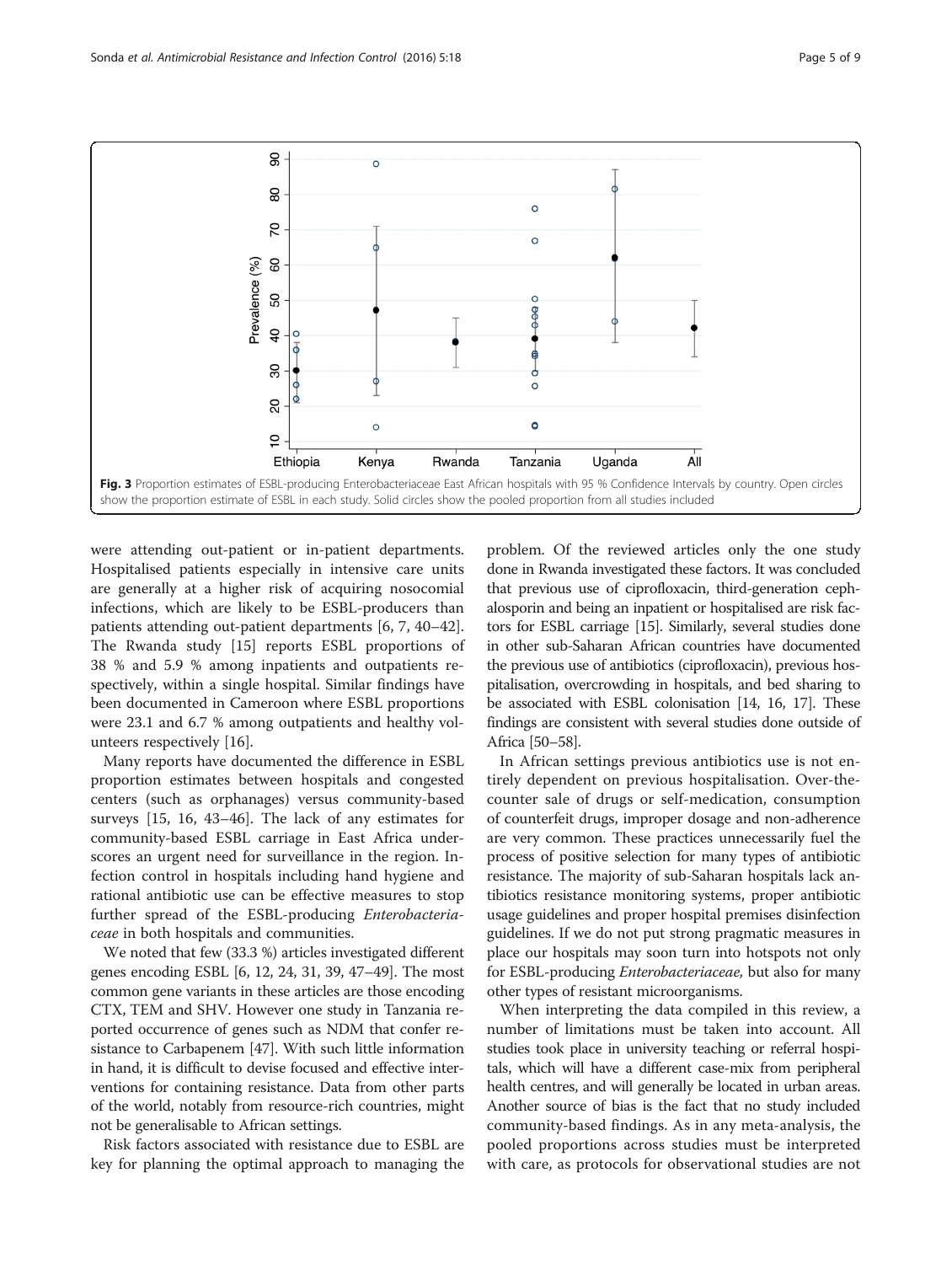| Country                       | Year | Hospital        | Department Population |                  | Specimen                            | Method                                      | Species                                                       | Isolates<br>(M) | ESBL<br>(% ) | <b>ESBL-Genes</b>                                                 |
|-------------------------------|------|-----------------|-----------------------|------------------|-------------------------------------|---------------------------------------------|---------------------------------------------------------------|-----------------|--------------|-------------------------------------------------------------------|
| Ethiopia [48]                 |      | 2004 Regional   | <sup>a</sup> Both     | Children, adults | Urine, pus, sputum                  | <b>bDDST</b>                                | K. pneumoniae                                                 | 57              | 42           | $~^{\circ}$ ND                                                    |
| Ethiopia [49]                 |      | 2014 University | Both                  | Children, adults | Urine                               | <b>DDST</b>                                 | K. pneumoniae, E. coli                                        | 183             | 22           | <b>ND</b>                                                         |
| Ethiopia [50]                 |      | 2006 University | Out-patient           | Children         | Blood, stool                        | <b>DDST</b>                                 | Salmonella spp                                                | 81              | 27           | <b>ND</b>                                                         |
| Ethiopia [51]                 |      | 2012 University | Both                  | Children, adults | Urine, pus, wound,<br>sputum, stool | <b>DDST</b>                                 | E. coli                                                       | 67              | 36           | <b>ND</b>                                                         |
| Kenya [38]                    |      | 2010 Not Stated | Both                  | Children, adults | Urine, stool, blood                 | DDST, PCR-Sequencing                        | E. coli                                                       | 912             | 27           | CTX-M (78 %), SHV (3-5 %),<br>TEM (16 %)                          |
| Kenya [30]                    |      | 2007 University | Both                  | Children, adults | Urine                               | PCR-Sequencing                              | E. coli                                                       | 17              | 71           | CTX-M-15 type ESBLs and<br>CMY-2 AmpC                             |
| Kenya [52]                    | 2008 | University      | Both                  | Children, adults | Blood                               | <b>DDST</b>                                 | K. pneumoniae, E. coli                                        | 359             | 14           | <b>ND</b>                                                         |
| Kenya [37]                    |      | 2012 University | Both                  | Children, adults | Urine, pus, sputum,<br>stool        | DDST, PCR-Sequencing                        | K. pneumoniae, E. coli                                        | 52              | 89           | CTX-M (88.5 %), blaSHV (25 %),<br>TEM (34.6 %)                    |
| Rwanda [14]                   |      | 2009 University | Both                  | Children, adults | Urine                               | <b>DDST</b>                                 | K. pneumoniae, E. coli,<br>others                             | 196             | 38           | <b>ND</b>                                                         |
| Tanzania [11] 2001            |      | University      | In-patients           | Children         | Blood                               | DDST, PCR-Sequencing K. pneumoniae, E. coli |                                                               | 125             | 15           | CTX-M, SHV, TEM                                                   |
| Tanzania [24] 2009 University |      |                 | In-patients           | Children, adults | Urine, pus, wound,<br>blood         | DDST, PCR-Sequencing K. pneumoniae          |                                                               | 183             | 50           | CTX-M-15 (76 %), TEM-104 (19 %),<br>TEM-176 (2 %), SHV-11 (3.2 %) |
| Tanzania [6]                  |      | 2003 University | In-patients           | Children, adults | Urine, wound, blood                 | DDST, PCR-Sequencing                        | E. coli, Enterobacter spp,<br>others                          | 39              | 28           | TEM (55 %), SHV (64 %),<br>CTX-M (45.4 %)                         |
| Tanzania [7]                  |      | 2010 University | Both                  | Children, adults | Urine                               | <b>DDST</b>                                 | K. pneumoniae, E. coli                                        | 270             | 45           | <b>ND</b>                                                         |
| Tanzania [53]                 |      | 2009 University | Both                  | Children, adults | Urine, pus, wound,<br>blood         | <b>DDST</b>                                 | K. pneumoniae,<br>Escherichia coli,<br>Acinetobacter spp      | 377             | 29           | <b>ND</b>                                                         |
| Tanzania [54] 2013 University |      |                 | In-patients           | Women, neonates  | Rectal swabs                        | <b>DDST</b>                                 | K. pneumoniae, E. coli,<br>Enterobacter spp                   | 113             | 15           | <b>ND</b>                                                         |
| Tanzania [55] 2013 University |      |                 | Both                  | Children         | Urine                               | <b>DDST</b>                                 | K. pneumoniae, E. coli,<br>others                             | 84              | 44           | <b>ND</b>                                                         |
| Tanzania [56] 2012 University |      |                 | Both                  | Children, adults | Pus                                 | <b>DDST</b>                                 | K. pneumoniae, E. coli,<br>others                             | 29              | 79           | <b>ND</b>                                                         |
| Tanzania [36] 2007 University |      |                 | Both                  | Children, adults | Urine, pus, blood                   | <sup>d</sup> PCR-Sequencing                 | K. pneumoniae, E. coli, P. 227<br>aeruginosa, others          |                 | 35           | VIM (12.3 %), OXA-48 (4.9 %),<br>KPC (3.5 %), NDM (3.1 %)         |
| Tanzania [57] 2012 University |      |                 | Both                  | Children, adults | Wound                               | <b>DDST</b>                                 | Pseudomonas spp,<br>Proteus spp, K.<br>pneumoniae,<br>E. coli | 117             | 35           | <b>ND</b>                                                         |
| Tanzania [58] 2011 University |      |                 | Both                  | Children, adults | Wound                               | <b>DDST</b>                                 | K. pneumoniae, E. coli,<br>others                             | 24              | 71           | <b>ND</b>                                                         |
| Tanzania [59]                 |      | 2009 University | Both                  | Children         | Blood                               | <b>DDST</b>                                 |                                                               | 72              | 49           | <b>ND</b>                                                         |

<span id="page-5-0"></span>Table 1 Distribution of articles reviewed on resistance due to ESBL in East Africa hospitals and common gene variants encoding for ESBL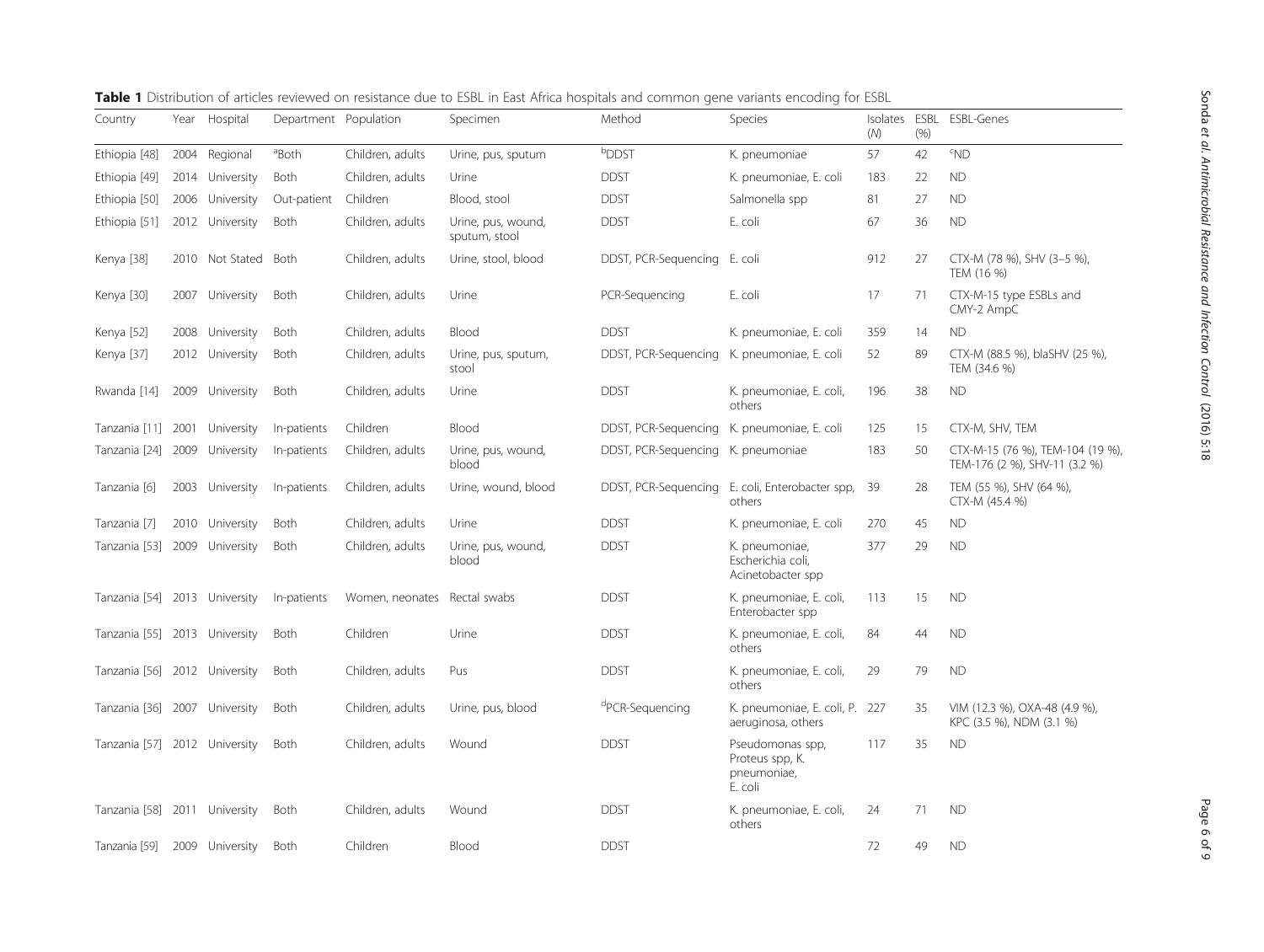| Table 1 Distribution of articles reviewed on resistance due to ESBL in East Africa hospitals and common gene variants encoding for ESBL (Continued) |  |
|-----------------------------------------------------------------------------------------------------------------------------------------------------|--|
|-----------------------------------------------------------------------------------------------------------------------------------------------------|--|

|             |      |               |             |                  |                                                                                                      |             | K. pneumoniae, E. coli,<br>others                   |     |     |                                            |
|-------------|------|---------------|-------------|------------------|------------------------------------------------------------------------------------------------------|-------------|-----------------------------------------------------|-----|-----|--------------------------------------------|
| Uganda [10] | 2011 | Regional      | <b>Both</b> | Children, adults | Wound                                                                                                | <b>DDST</b> | K. pneumoniae, E. coli,<br>others                   | 145 | 81  | <b>ND</b>                                  |
| Uganda [60] |      | 2014 Regional | <b>Both</b> | Children, adults | Urine, blood, wound, CSF <sup>e</sup>                                                                | <b>DDST</b> | E. coli, K. pneumoniae, P. 115<br>mirabilis, others |     | -62 | <b>ND</b>                                  |
| Uganda [31] |      | 2012 Regional | <b>Both</b> | Children, adults | Urine, pus, wound, sputum, DDST, PCR-Sequencing K. pneumoniae, E. coli,<br>stool, CSF, vaginal-swabs |             | Salmonella spp, others                              | 484 | 44  | CTX-M (70 %), SHV (34 %)<br>and TEM (47 %) |

a Both, out-and in-patients departments

<sup>b</sup>DDST double disc synergy test<br><sup>c</sup>ND not determined

<sup>c</sup>ND not determined<br><sup>d</sup>PCR polymerase ch

<sup>d</sup>PCR polymerase chain reaction<br><sup>e</sup>CSF cerebrospinal fluid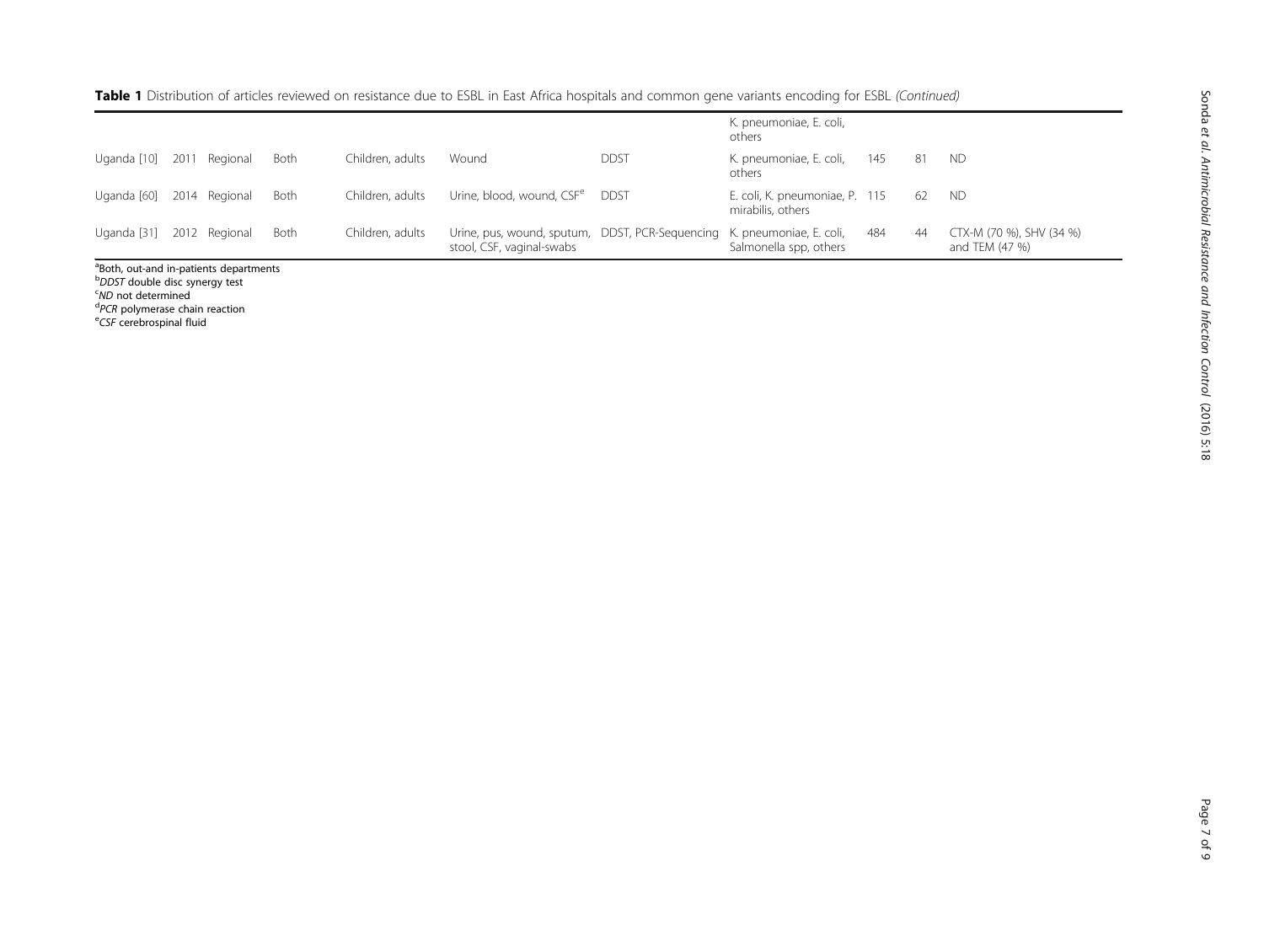<span id="page-7-0"></span>standardised across the studies included in the review. A notable factor contributing to variation is the different mix of in- and outpatients between the studies. Finally, the authors acknowledge that more data on ESBL in East Africa may be available from sources other than those searched for this review.

### Conclusion

The burden of antibiotic resistance due to ESBL is present across East African region. Little information overall is available, and close to none for Burundi. The available studies present proportion estimates due to ESBL with a wide degree of variation. The scarcity of data on predictors, clinical outcomes, magnitudes and gene variants encoding resistance due to ESBL-producing Enterobacteriaceae calls for active surveillance systems, which can help understand the current epidemiology of ESBL within the region. Furthermore this can aid in developing national and regional guidelines for proper screening of ESBL as well as developing standardized approaches for managing patients colonized with ESBL-producing Enterobacteriaceae.

## Additional file

[Additional file 1:](dx.doi.org/10.1186/s13756-016-0117-4) The PRISMA checklist. (DOC 62 kb)

#### Competing interests

The authors declare that they have no competing interests.

#### Authors' contributions

TS and GK conceived the idea. TS and MZ gathered data, analyzed them and prepared manuscript draft. All authors read, revised and approved the final manuscript.

#### Acknowledgements

We are thankful to GK and FM for their advice and initial inputs to this manuscript.

#### Author details

<sup>1</sup> Kilimanjaro Clinical Research Institute, Kilimanjaro Christian Medical Centre, Moshi, Tanzania. <sup>2</sup>Kilimanjaro Christian Medical University College, Moshi, Tanzania. <sup>3</sup>Centre for Medical Parasitology, Department of Immunology and Microbiology, University of Copenhagen, Copenhagen, Denmark. 4 Department of Infectious Diseases, Copenhagen University Hospital, Copenhagen, Denmark. <sup>5</sup>Centre for Genomic Epidemiology, Technical University of Denmark, Copenhagen, Denmark. <sup>6</sup>Centre for Biological Sequence Analysis, Technical University of Denmark, Copenhagen, Denmark.

### Received: 29 January 2016 Accepted: 9 May 2016 Published online: 14 May 2016

#### References

- Datta N, Kontomichalou P. Penicillinase synthesis controlled by infectious R factors in Enterobacteriaceae. Nature. 1965;208:239–41.
- 2. Deng M, Zhu M-H, Li J-J, Bi S, Sheng Z-K, Hu F-S, Zhang J-J, Chen W, Xue X-W, Sheng J-F, Li L-J. Molecular epidemiology and mechanisms of tigecycline resistance in clinical isolates of Acinetobacter baumannii from a Chinese university hospital. Antimicrob Agents Chemother. 2014;58:297–303.
- Feglo P, Adu-Sarkodie Y, Ayisi L, Jain R, Spurbeck RR, Springman AC, Engleberg NC, Newton DW, Xi C, Walk ST. Emergence of a novel extended-spectrum-βlactamase (ESBL)-producing, fluoroquinolone-resistant clone of extraintestinal pathogenic Escherichia coli in Kumasi, Ghana. J Clin Microbiol. 2013;51:728–30.
- 5. Tängdén T, Cars O, Melhus A, Löwdin E. Foreign travel is a major risk factor for colonization with Escherichia coli producing CTX-M-type extendedspectrum beta-lactamases: a prospective study with Swedish volunteers. Antimicrob Agents Chemother. 2010;54:3564–8.
- 6. Ndugulile F, Jureen R, Harthug S, Urassa W, Langeland N. Extended spectrum beta-lactamases among Gram-negative bacteria of nosocomial origin from an intensive care unit of a tertiary health facility in Tanzania. BMC Infect Dis. 2005;5:86.
- 7. Moyo SJ, Aboud S, Kasubi M, Lyamuya EF, Maselle SY. Antimicrobial resistance among producers and non-producers of extended spectrum beta-lactamases in urinary isolates at a tertiary Hospital in Tanzania. BMC Res Notes. 2010;3:348.
- 8. Mshana SE, Hain T, Domann E, Lyamuya EF, Chakraborty T, Imirzalioglu C. Predominance of Klebsiella pneumoniae ST14 carrying CTX-M-15 causing neonatal sepsis in Tanzania. BMC Infect Dis. 2013;13:466.
- 9. Paterson DL, Bonomo RA. Extended-Spectrum -Lactamases: a clinical update. Clin Microbiol Rev. 2005;18:657–86.
- 10. World Health Organization. ANTIMICROBIAL RESISTANCE: global report on surveillance. 2014.
- 11. Seni J, Najjuka CF, Kateete DP, Makobore P, Joloba ML, Kajumbula H, Kapesa A, Bwanga F. Antimicrobial resistance in hospitalized surgical patients: a silently emerging public health concern in Uganda. BMC Res Notes. 2013;6:298.
- 12. Blomberg B, Jureen R, Manji KP, Tamim BS, Mwakagile DSM, Urassa WK, Fataki M, Msangi V, Tellevik MG, Maselle SY, Langeland N. High Rate of Fatal Cases of Pediatric Septicemia Caused by Gram-Negative Bacteria with Extended-Spectrum Beta-Lactamases in Dar es Salaam, Tanzania. J Clin Microbiol. 2005;43:745–9.
- 13. Christopher A, Mshana SE, Kidenya BR, Hokororo A, Morona D. Bacteremia and resistant gram-negative pathogens among under-fives in Tanzania. Ital J Pediatr. 2013;39:1–8.
- 14. Lonchel CM, Melin P. Extended-spectrum β -lactamase-producing Enterobacteriaceae in Cameroonian hospitals. Eur J Clin Microbiol Infect Dis. 2013;32:79–87.
- 15. Muvunyi CM, Masaisa F, Bayingana C, Mutesa L, Musemakweri A, Muhirwa G, Claeys GW. Decreased susceptibility to commonly used antimicrobial agents in bacterial pathogens isolated from urinary tract infections in Rwanda: need for new antimicrobial guidelines. AmJTrop Med Hyg. 2011;84:923–8.
- 16. Lonchel CM, Meex C, Gangoué-Piéboji J, Boreux R, Assoumou M-CO, Melin P, De Mol P. Proportion of extended-spectrum ß-lactamase-producing Enterobacteriaceae in community setting in Ngaoundere, Cameroon. BMC Infect Dis. 2012;12:53.
- 17. Isendahl J, Turlej-Rogacka A, Manjuba C, Rodrigues A, Giske CG, Nauclér P. Fecal carriage of ESBL-producing E. coli and K. pneumoniae in children in Guinea-Bissau: a hospital-based cross-sectional study. PLoS One. 2012;7:e51981.
- 18. Obeng-Nkrumah N, Twum-Danso K, Krogfelt K a, Newman MJ. High levels of extended-spectrum beta-lactamases in a major teaching hospital in Ghana: the need for regular monitoring and evaluation of antibiotic resistance. AmJTrop Med Hyg. 2013;89:960–4.
- 19. Wintersdorff CJH Von, Penders J, Stobberingh EE, Lashof AMLO, Hoebe CJPA, Savelkoul PHM, Wolffs PFG. High Rates of Antimicrobial Drug Resistance Gene Acquisition after International Travel, the Netherlands. 2014;20:649-657
- 20. García-Tello A, Gimbernat H, Redondo C, Arana DM, Cacho J, Angulo JC. Extended-spectrum beta-lactamases in urinary tract infections caused by Enterobacteria: Understanding and guidelines for action. Actas urologicas espanolas. 2014;38:678-684.
- 21. Muellner P, Pleydell E, Pirie R, Baker MG, Campbell D, Carter PE, French NP. Molecular-based surveillance of campylobacteriosis in New Zealand – from source attribution to genomic epidemiology. Euro Surveill. 2013;18. Available online: [http://www.eurosurveillance.org/ViewArticle.](http://www.eurosurveillance.org/ViewArticle.aspx?ArticleId=20365) [aspx?ArticleId=20365.](http://www.eurosurveillance.org/ViewArticle.aspx?ArticleId=20365)
- 22. Bathoorn E, Friedrich AW, Zhou K, Arends JP, Borst DM, Grundmann H, Rossen JW. Latent introduction to the Netherlands of multiple antibiotic resistance including NDM-1 after hospitalisation in Egypt, August 2013. Euro Surveill. 2013;18. Available online: [http://www.eurosurveillance.org/](http://www.eurosurveillance.org/ViewArticle.aspx?ArticleId=20610) [ViewArticle.aspx?ArticleId=20610](http://www.eurosurveillance.org/ViewArticle.aspx?ArticleId=20610).
- 23. Knetsch C, Lawley T, Hensgens M, Corver J, Wilcox M, Kuijper E. Current application and future perspectives of molecular typing methods to study